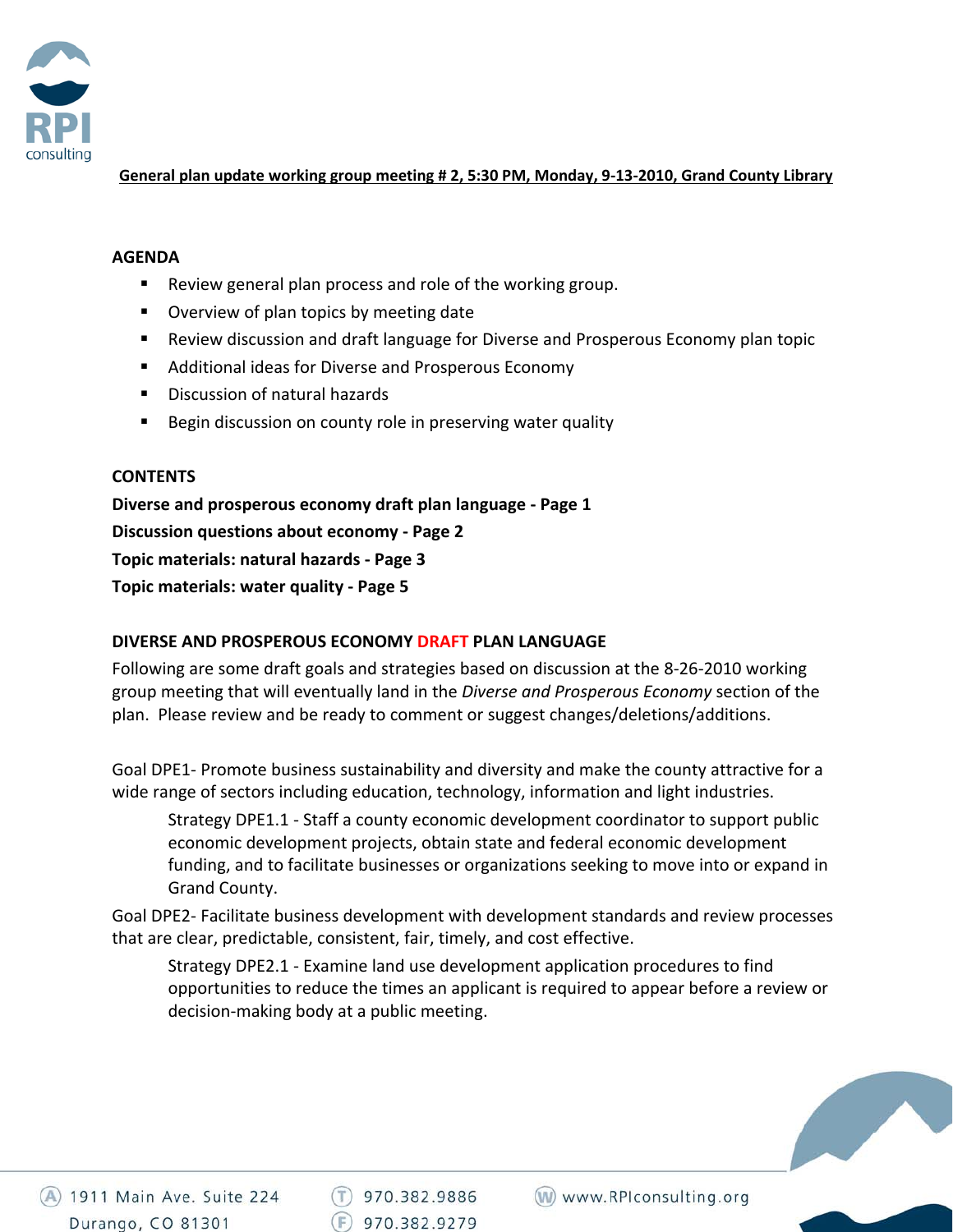Strategy DPE2.2 ‐ Review the land use code to ensure that standards and processes are clear and change those that have contributed to confusion and/or disagreements about interpretations of code language.

Goal DPE3‐ Support the development and management of infrastructure necessary for a sustainable local economy.

Strategy DPE3.1 Support and participate in drinking water and wastewater infrastructure planning.

Strategy DPE3.2 Support and participate in efforts to bring electricity along the I‐70 corrido**r.** 

# **Questions for discussion:**

The vision statement for Diverse and Prosperous Economy call for achieving more economic self‐sufficiency by producing:

- Local food
- **Local energy**

Do we need goals and strategies giving further guidance for achieving these vision statements? What would be the county's role in promoting this type of self-sufficiency?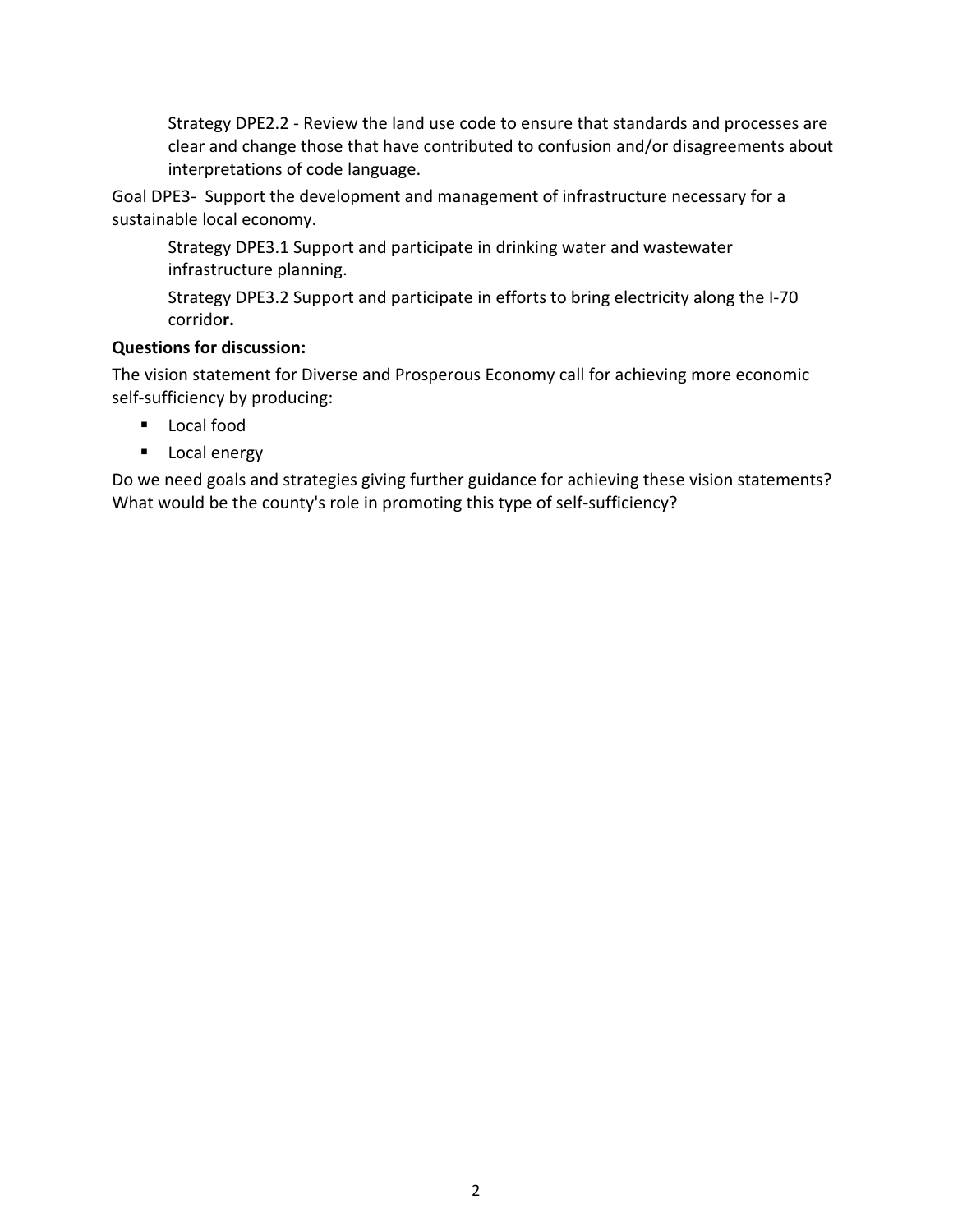## **TOPIC MATERIALS: NATURAL HAZARDS**

It is typical for counties to have regulations steering development away from natural hazards. Natural hazards include the 100 year floodplain and other areas prone to flooding, wildfire, geo-hazards (rockfall, landslides, debris flows, avalanches, soil shrink/swell, steep slopes).

While the Grand County Land Use Code addresses natural hazards directly, the adopted 2004 General Plan is vague on the topic of natural hazards and does not offer clear guidance or policy backing for the regulations and incentives in the land use code. The purpose of today's discussion on natural hazards is to get input from the group about whether the county's approach for addressing natural hazards under the land use code is the right approach. Regardless of whether the group decides today's approach is working or wants to see changes, we need to get some language in the general plan that provides policy backing for regulations in the land use code.

We will use the natural hazards spectrum (sound familiar?) to frame a discussion about whether the group would like the general plan to call for any changes to the current approach.

Below is a spectrum of possible approaches used by Utah Counties and other rural communities in the West. Ultimately, we need the working group to help us gauge whether the county sits on the appropriate portions of this spectrum. This will provide us the input we need to craft goals and strategies on natural hazards for the general plan.

Natural Hazards Planning Spectrum

**No regulations**, natural hazard mitigation is up to the land owner. **Incentives for leaving natural hazard areas undeveloped Mitigation required** for building in natural hazard areas. **Avoid natural hazards** unless no other option exists on site –and‐ **mitigation required** for building in natural hazard areas.

**Development may be prohibited** in areas of high or extreme natural hazards.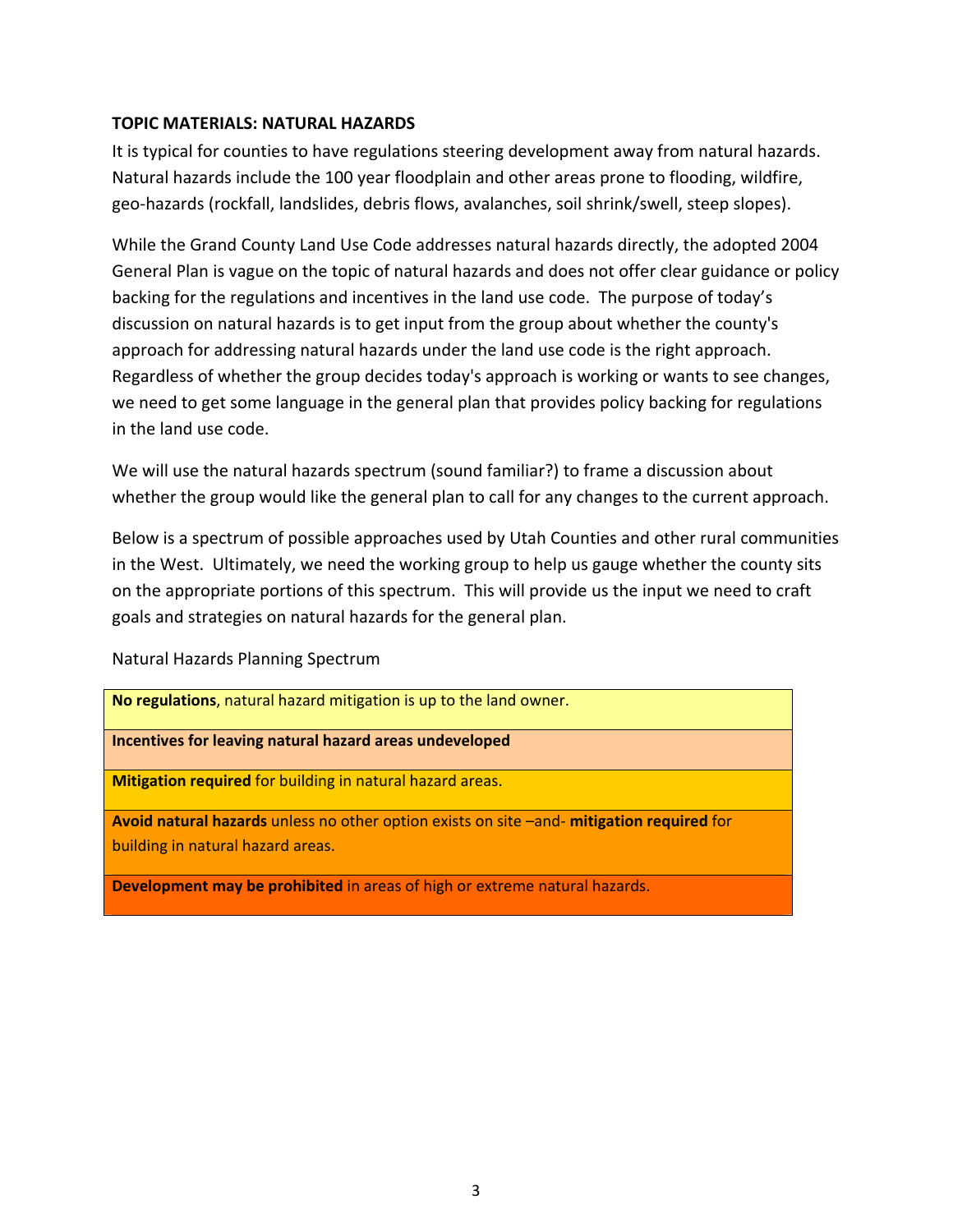## **Here is where Grand County sits on the spectrum of county natural hazards planning today:**

**Scope of current regulations:** In the county, floodplain regulations apply to all new construction requiring a building permit, but geologic and wildfire regulations only apply to new subdivisions and other land development projects.

**Incentives for leaving natural hazard areas undeveloped** are created by density bonuses for preserving open space and by open space standards calling for preservation of "constrained lands" that include 30%+ slopes, floodplain, and "unmitigatable geo‐hazards".

## **Approach in the current land use code:**

- Floodplain: Avoid floodplain and mitigation required for building in them.
- Geologic: Avoid geo-hazards and mitigation required for building in them.
- 30% + Slopes: Avoid 30%+ slopes and mitigation required for building on them.
- **Wildfire: Avoid wildfire areas and mitigation required for building in them.**

Current Grand County Approach on the Natural Hazards Planning Spectrum

**No regulations**, natural hazard mitigation is up to the land owner.

**Incentives for leaving natural hazard areas undeveloped**

**Mitigation required** for building in natural hazard areas.

**Avoid natural hazards** unless no other option exists on site –and‐ **mitigation required** for building in natural hazard areas.

## **Questions for discussion:**

Is Grand County in the appropriate place on the natural hazards planning spectrum?

Some suggestions on natural hazards from RPI Consulting:

• Improve base mapping for natural hazards planning.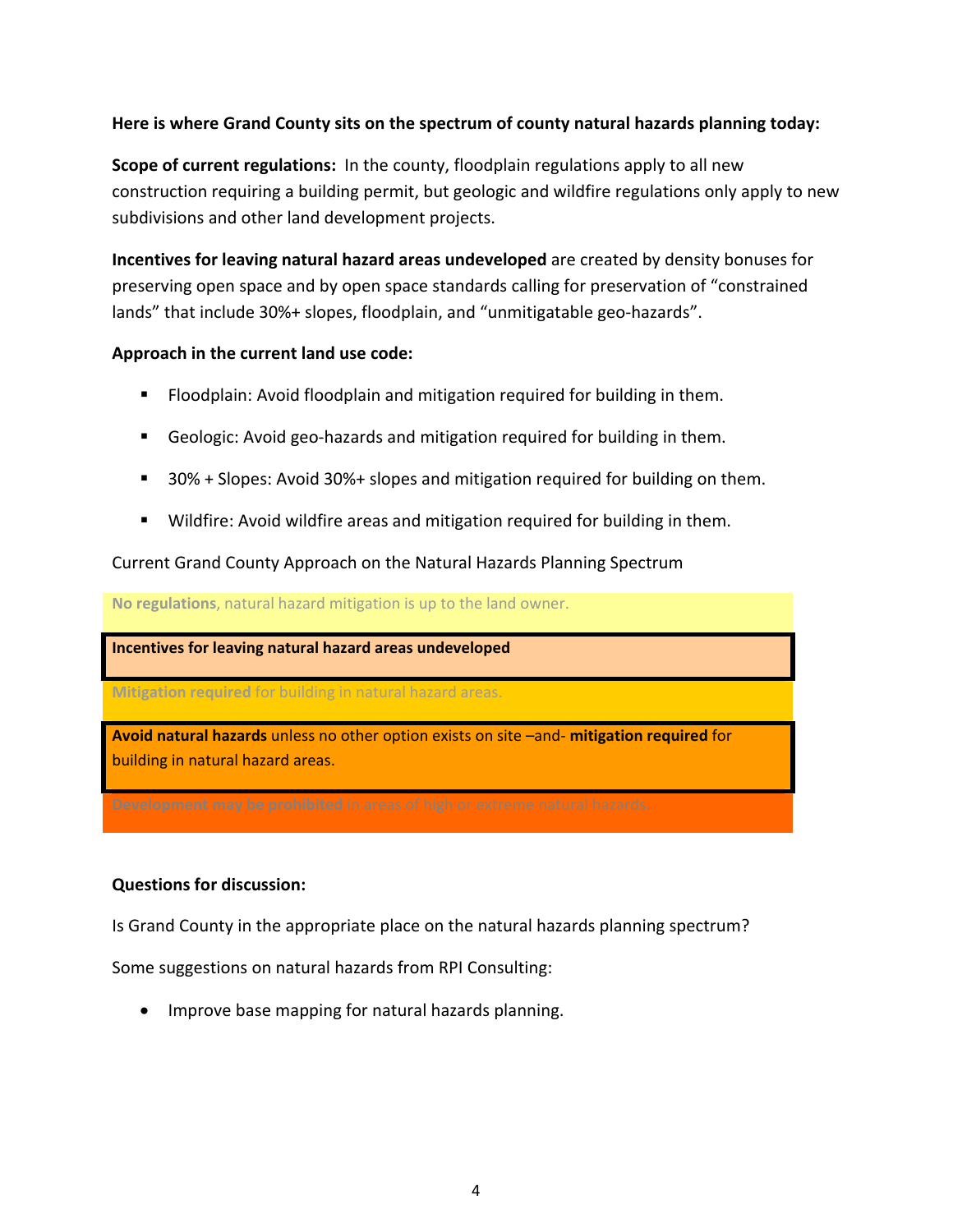- Clearly define which geologic hazards are most important to regulate and focus efforts on those. Because of their repetitive nature landslides/debris flows, rock fall are the hazards most commonly addressed by planning regulations. One way to do this would be to officially rank natural hazards.
- Steep slope regulations address multiple values: concerns about slope instability, storm water management/water quality, and scenic impacts, so the general plan should reference slope regulations as a strategy for goals about these values. We can do this as we proceed through the list of topics.

## **TOPIC MATERIALS: WATER QUALITY**

The water quality discussion will be expanded at the next meeting, but we need to spend some time thinking about the role of the county government in protecting water quality in light of the layers of state and federal agencies that hold most of the authority to regulate water quality.

**Regulatory structure:** Grand County plays a relatively narrow role in the regulation of water quality. There are at least 5 State agencies and 2 federal agencies that set policy and regulate water quality in Grand County. Study the diagram on the following page and come prepared to answer the following questions:

#### **Questions for discussion**

Are there other important state or federal agencies that influence water quality that I have missed?

Are there roles that the county plays currently in protecting water quality that I have not accounted listed?

Protection of water quality is a long standing goal in the community. How can Grand County align its planning efforts with the functions and expertise of the state and federal agencies, who regulate and enforce water quality, to ensure that local water quality is not degraded?

One well‐supported draft vision statement developed from the July vision event and key pad polling verification session contemplates a watershed management approach for the future: "Comprehensive management of aquifers and watersheds ensures plenty of high-quality water. Land owners, land managers, local governments, and water/sewer service providers work in partnership to manage watersheds to maintain or enhance water quality and quantity for current and future generations."